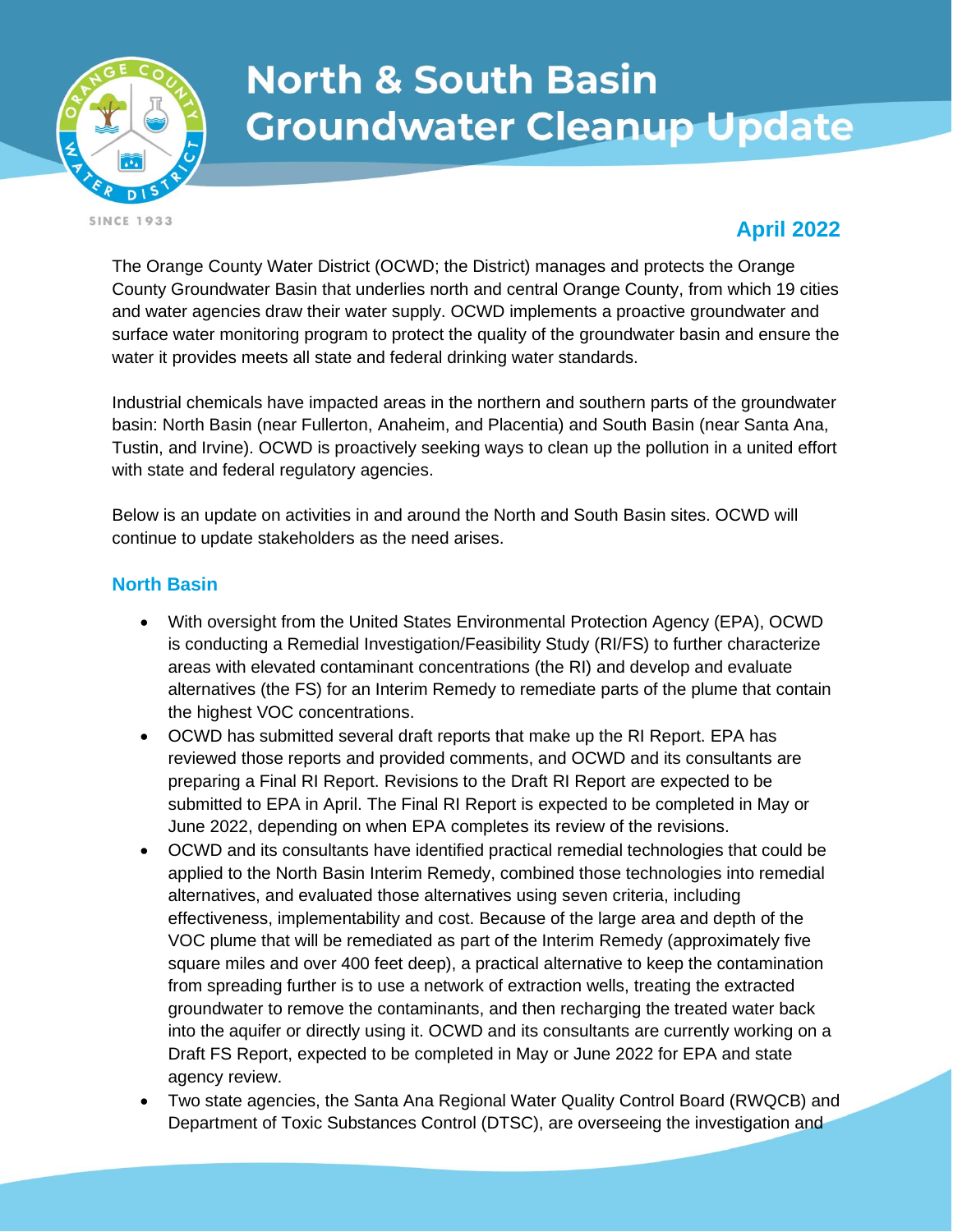remediation of sites where releases of contaminants occurred. The RWQCB and DTSC oversee the work by responsible parties to investigate and eliminate sources of contamination, which is key to addressing the problem.

- EPA is conducting a Comprehensive RI to investigate parts of the plume that are outside the Interim Remedy Containment Area, where additional data are needed to delineate the extent of the contamination and determine if the Interim Remedy will need to be augmented by additional remediation. The initial work being conducted by EPA includes three to five adjacent monitoring wells (each completed at a different depth) at five locations (a total of 19 wells). To date, the EPA has installed 16 monitoring wells at four locations. Drilling and construction of three wells at a fifth location is expected to be conducted this summer. These monitoring wells will help define the boundaries and depth of the leading edge of the contaminant plume. EPA received additional funding for the Comprehensive RI and plans to install approximately five additional monitoring wells at two or three locations in late 2022 and early 2023.
- North Basin documents may be accessed via OCWD's website (see link below).

#### **South Basin**

- The remedial investigation phase of the South Basin Remedial Investigation/Feasibility Study (RI/FS) is complete, and the process has moved to the FS phase. Engineering Analytics, Inc. (EA), the District's RI/FS consultant, is conducting the FS to identify, develop, and evaluate potential remedial alternatives to address groundwater contamination in the South Basin area. The following activities have been completed in support of the FS:
	- $\circ$  Technologies for potential interim remedial measures were evaluated, and a draft technologies screening technical memo was prepared and submitted to the Technical Advisory Committee (TAC), including staff from the RWQCB, State Water Board Division of Financial Assistance, and DTSC, for review in the first quarter of 2021. Review comments were received and incorporated in the draft FS Report.
	- $\circ$  A numerical groundwater flow model of the South Basin area was developed and used to evaluate remedial alternatives.
	- $\circ$  A detailed evaluation of selected remedial alternatives technical memo, which included the groundwater modeling of alternatives, was completed and submitted to the TAC for review in the fourth quarter of 2021. Review comments were received and incorporated in the draft FS Report.
	- o The draft FS report was reviewed by the TAC and approved for release to the Stakeholder Advisory Group (SAG).
- OCWD submitted the draft FS report of the South Basin Groundwater Protection Project, [Operable Unit 2](https://www.ocwd.com/media/10545/ocwd_fs_rpt_fd_f.pdf) in April 2022 for SAG review and comment.
- OCWD plans to host a South Basin SAG Meeting in late May/early June 2022 (date to be announced).
- South Basin documents may be accessed via OCWD's website (see link below) and are also available for public review at the following repositories:
	- o Santa Ana Public Library, 26 Civic Center Plaza, Santa Ana, CA 92701
	- o OC Library Heritage Park, 14361 Yale Avenue, Irvine, CA 92604
	- o Tustin Public Library, 345 East Main Street, Tustin, CA 92780